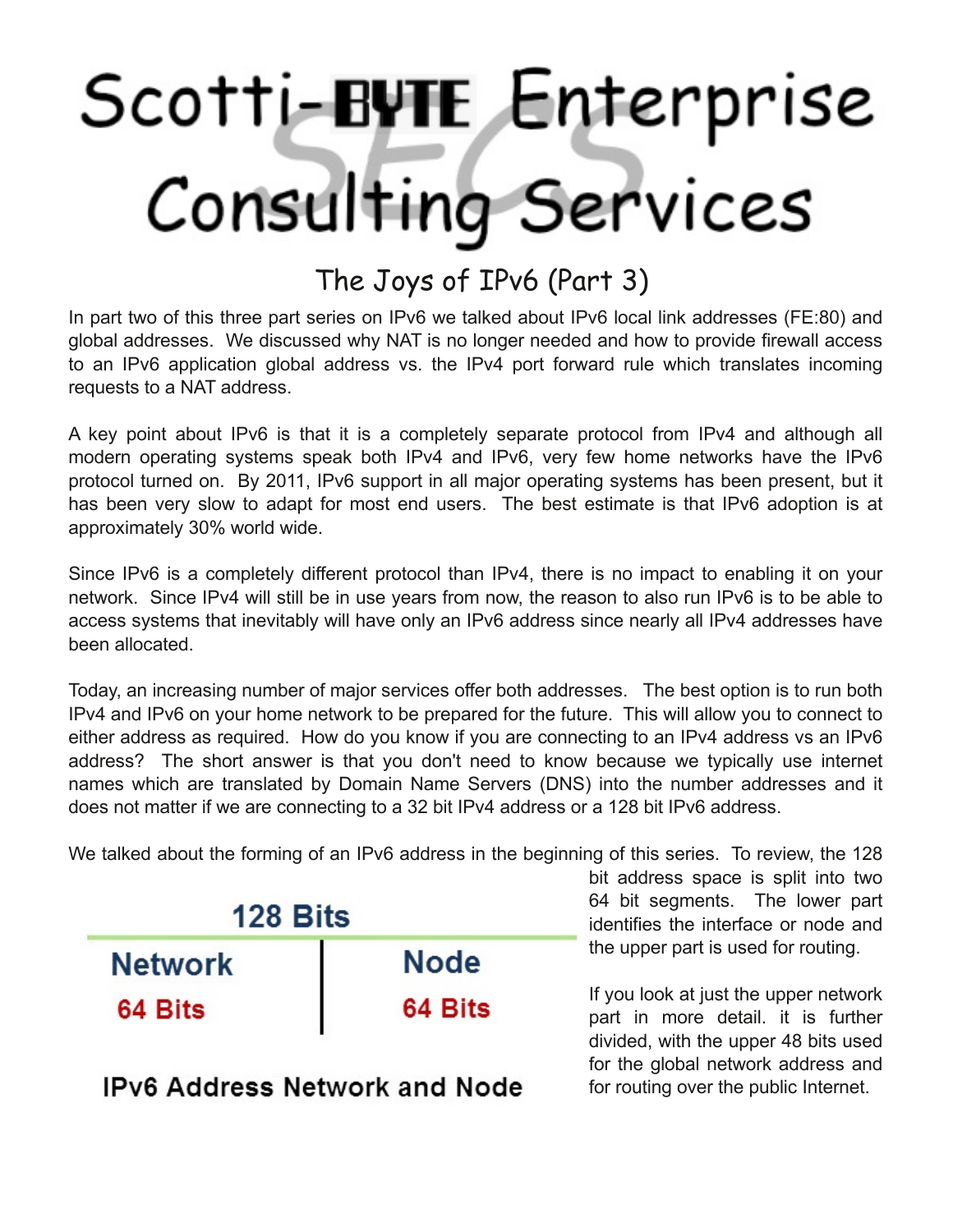

IPv6 addresses have three different types which are the Global Unicast Address, the Unique Local Address, and the Link Local address.

## **IPv6 Address Structure**

- · Global Unicast Address -Scope Internet- routed on Internet
- . Unique Local Scope Internal Network or VPN internally routable, but Not routed on Internet
- . Link Local Scope network link- Not Routed internally or externally.



In IPv4, there are internal network addresses which are not routed on the Internet and are reserved for the local network. These use the reserved ranges 10.0.0.0/8. 172.16.0.0/12 and 192.168.0.0/16 and 169.254.0.0/16.

The IPv6 Link Local addresses are used inside an internal network and never routed on the Intenet. Link Local addresses are equivalent to the IPv4 address range 169.254.0.0/16 which is allocated on an IPv4 network when no DHCP server is found. Some people refer to these as the IPv4 autoconfiguration addresses. The IPv6 equivalent is the Link Local addresses and they start with an FE80.

Unique Local are meant to be routed inside an internal network but are not routed on the public Internet. They are equivalent to the IPv4 addresses are 10.0.0.0/8, 172.16.0.0/12 and 192.168.0.0/16. Unique Local address space is divided into two /8 spaces: fc00::/8 for globally assigned addressing, and fd00::/8 for locally assigned addressing. If an organization is using locally assigned addresses, use the FD00 prefix.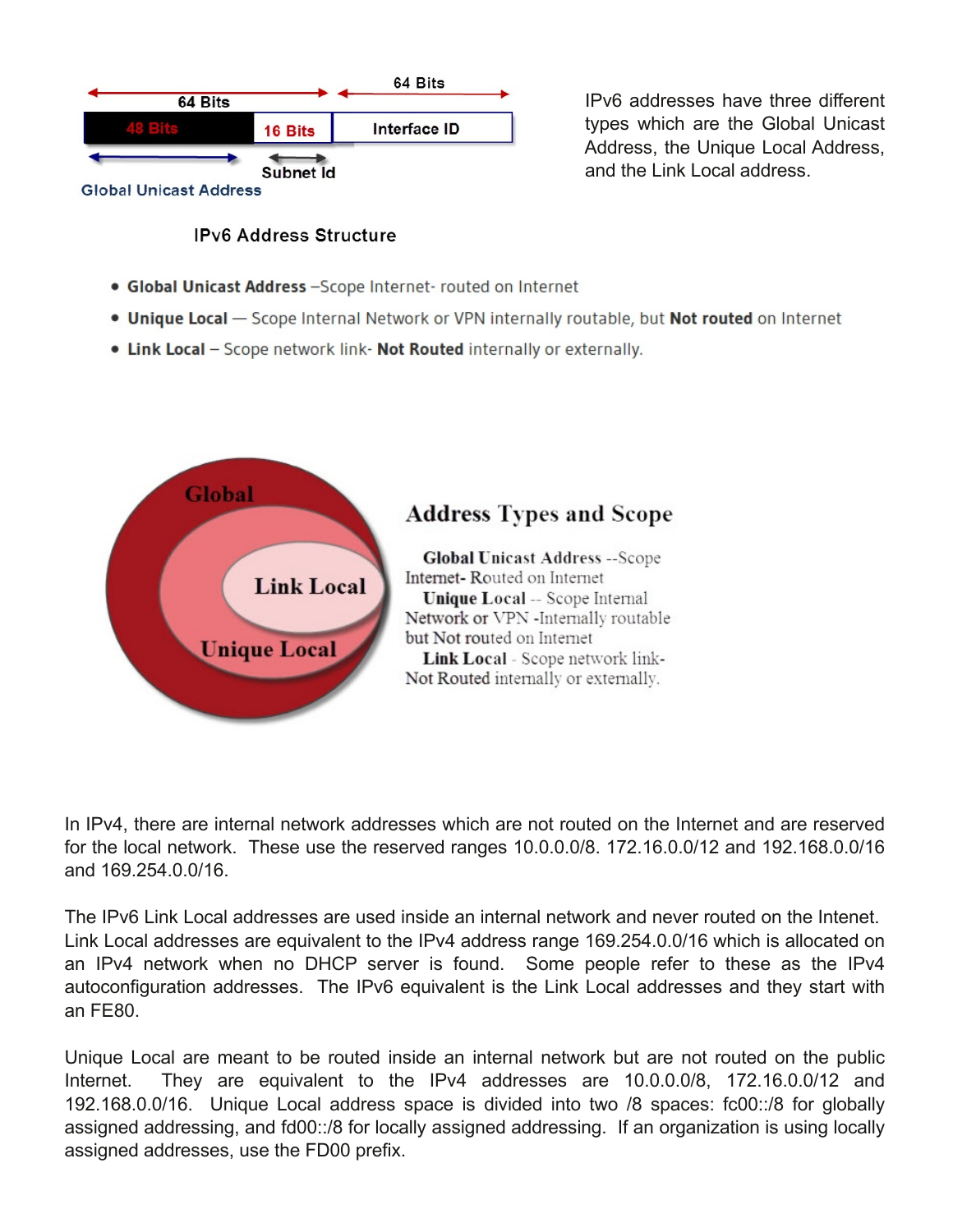On IPv4 networks you can access a network resource using a number:

http://192.168.1.15/webpage

On IPv6 addresses contain colons as separators and so they must be contained in square brackets:

http://[2607:f8b0:4000:837::200e]/webpage

In IPv4, the loopback address is 127.0.0.1. In IPv6, the loopback address is ::1.

IPv6 Global Addresses (which every client node on your network is assigned when IPv6 is enabled) use Stateless Address AutoConfiguration (SLAAC). SLAAC uses the Extended Unique Identifier (EUI-64) format. EUI-64 takes the client interface MAC address and stuffs the hexadecimal word "0xfffe" in between the OUI (Organizationally Unique Identifier) and the second half of the MAC address, plus setting the "Universal" bit to 1. For example, the MAC address 00.00.5E.00.53.01 would become the interface Identifier 0200:5EFF:FE00:5301 for the lower 64 bits.

In Part two of this series, I described how to create a router rule to allow Public Internet Access to an application on your network using IPv6. Since, your ISP grants you just ONE IPv4 address for your access to the Internet and you must use NAT to provide a means of having multiple devices communicate on the Internet, you are very limited in the services you can provide for external access.

On the other hand, since your Internet service provider grants you in excess of 18 Quintillion addresses for your personal use, since RFC 6177 recommends home sites are given a /48 subnet assignment. In practice, most ISPs grant either a /64 or a /56 subnet for customer use. It's not likely you will run out of 18 Qunitillion addresses on your local network any time soon. By default every device on your local network has a globally unique IPv6 address that can be potentially accessed from anywhere if you create a firewall rule allowing this access.

The RIPE NCC is the Regional Internet Registry of Europe and is one of five Regional Internet Registries in the world. RIPE NCC announced on November 25, 2019 that it has fully run out of IPv4 addresses and called for greater adoption of IPv6. This is a sign that it is time to enable IPv6 on your network.